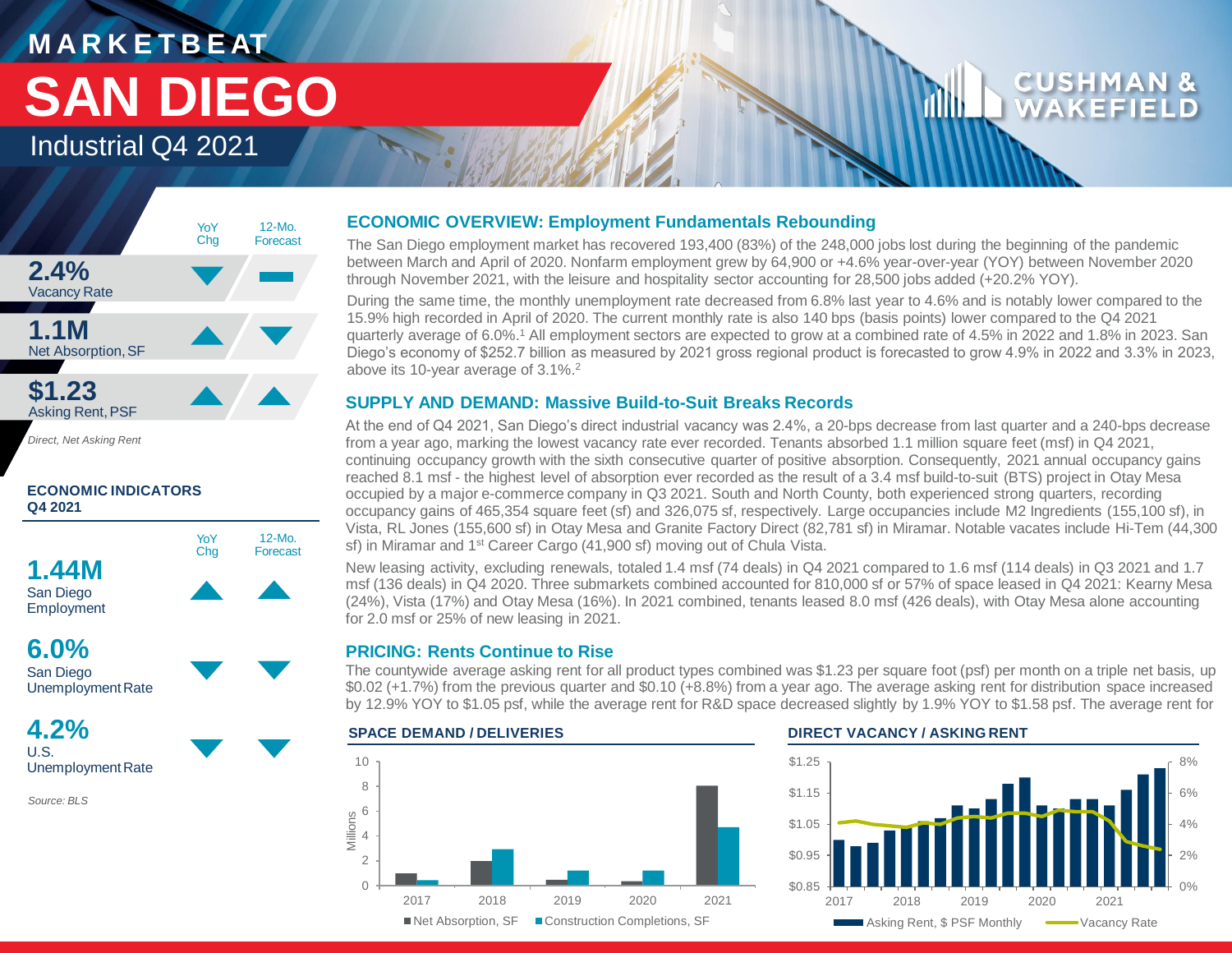### **M A R K E T B E AT** Industrial Q4 2021 **SAN DIEGO**

### manufacturing space increased by 13.9% to \$1.15 psf YOY, while the average rent for IMT buildings increased 6.0% to \$1.42 psf. Across the region, the market is the tightest for manufacturing space with direct vacancy at 1.9% in Q4 2021, 220 bps lower than a year ago. Vacancy for R&D space now stands at 2.6% countywide, 160 bps lower than a year ago. Vacancy for IMT space stands at 2.3%, 220 bps lower than a year ago. Distribution space has a vacancy rate of 2.8% as of Q4 2021, a decrease of 350 bps since last year.

Direct vacancy for all product types combined is down significantly or 240 bps from a year ago while total availability, including sublease, also remains low at 3.9% in Q4 2021 compared to 6.9% in Q4 2020. Tenant demand continues to be strong from online retail and distribution tenants, especially as the COVID-19 pandemic continues to discourage in-person shopping. In addition, the continued growth of life sciences in Central County submarkets will continue to affect inventory as landlords seek products to convert to lab space. With record-low vacancies and significant demand, the continued development of new inventory is expected.

### **FUTURE INVENTORY: Otay Mesa Development Seeks to Meet Rising Demand**

In Q4 2021, seven buildings were delivered, including two buildings at Landmark at Otay, totaling 369,770 sf, two buildings at Brown Field Technology Park North totaling 229,000 sf, and the 151,400 sf Otay II Commerce Center which was sold to Cabot Properties.

Of the seven distribution properties, totaling over 1.9 msf, currently under construction countywide, all are expected to be delivered by the end of 2022. The majority or 62% of inventory is being built as speculative (SPEC), with the remaining 38% as BTS.

All of SPEC distribution space development across five projects is happening in Otay Mesa, including 453,000 sf at California Crossings, 247,500 sf at Airway Logistics Center and two remaining buildings at Landmark at Otay for 476,000 sf. The overall pre-leasing rate of current inventory under construction stands at 37.6%, with the remaining SPEC development available for lease. Additionally, there are 17 proposed projects, totaling 3.2 msf, across all product types.

*Sources: <sup>1</sup>www.bls.gov <sup>2</sup>Moody's Analytics economy.com 12/28/2021.* 

### **OUTLOOK**

- Expanding COVID-19 vaccine eligibility in California and throughout the country will result in increased activity throughout the year. However, tenants are reassessing their real estate footprint based on work-fromhome policies as well as assessing both short and long-term needs working through and after the pandemic. Leasing within the 10,000 to 50,000 sf range will continue to be the main driver of activity, accounting for 48% of total sf in lease obligations set to expire over the next 18 months.
- Active tenant requirements of all sizes remain robust at 3.5 msf over the next 24 months countywide. While many of these tenants paused their plans due to COVID-19, most of them have returned to exploring the market, have sent out proposals and are in the intermediate stages of their search. While not all of the current tenants in the market will transact in the short term, these levels provide a barometer to leasing activity in quarters to follow.

### **TENANT DEMAND BY INUSTRY TYPE IN SF – TOP 5**



**AVERAGE MONTHLY ASKING RENT \$PSF MONTHLY NNN**



### **UNDER CONSTRUCTION BY TYPE IN SF**

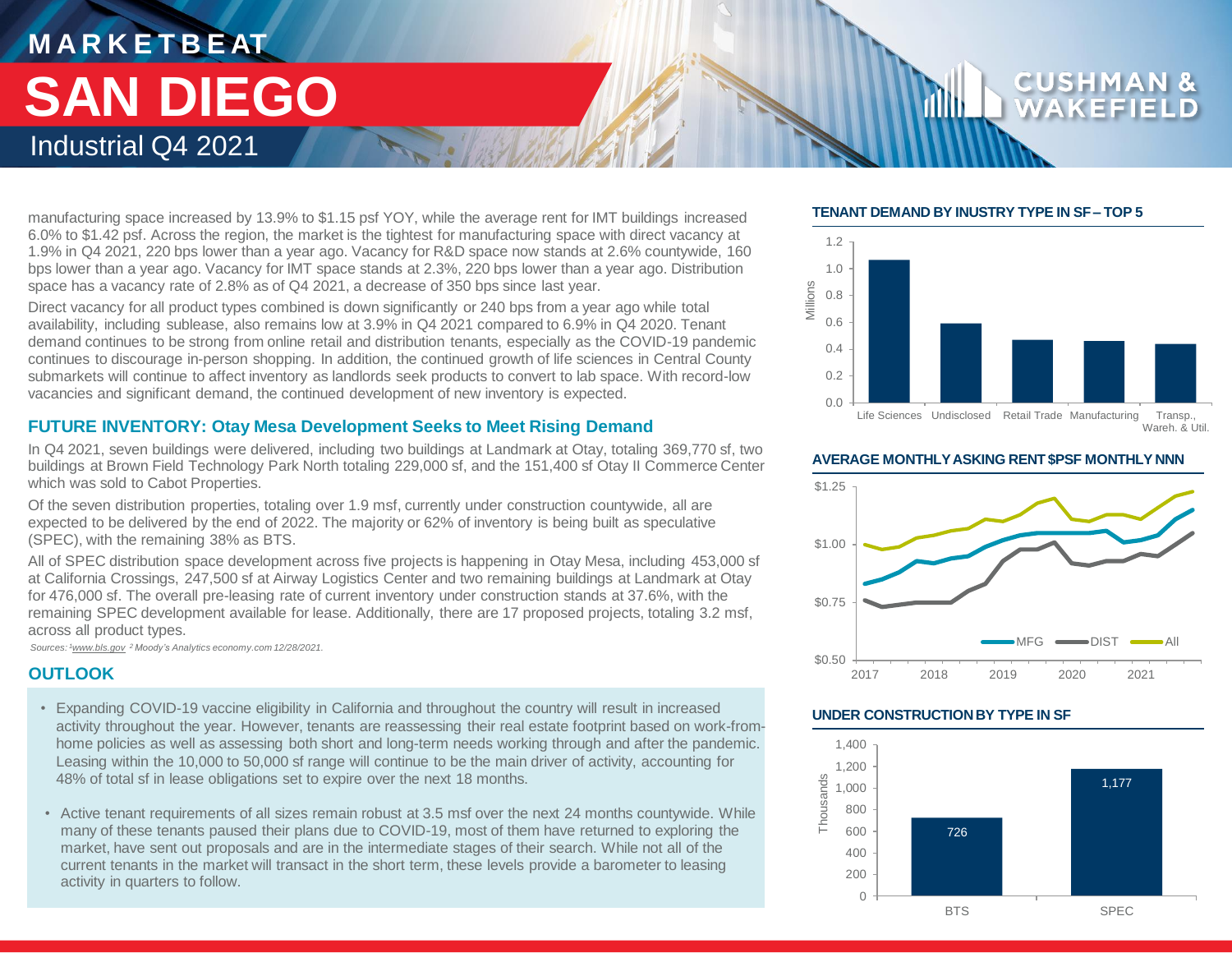## **M A R K E T B E AT** Industrial Q4 2021 **SAN DIEGO**

### **MARKET STATISTICS**

| <b>SUBMARKET</b>        | <b>INVENTORY</b><br>(SF) | <b>SUBLET</b><br><b>VACANT (SF)</b> | <b>DIRECT VACANT</b><br>(SF) | <b>DIRECT</b><br><b>VACANCY</b><br><b>RATE</b> | <b>CURRENT DIRECT</b><br><b>NET ABSORPTION</b><br>(SF) | <b>YTD DIRECT NET</b><br><b>ABSORPTION (SF)</b> | <b>YTD CONSTR</b><br><b>COMPLETIONS</b><br>(SF) | <b>UNDER CNSTR</b><br>(SF) | <b>AVERAGE ASKING</b><br><b>DIRECT RENT (ALL</b><br><b>TYPES)*</b> | <b>NVERAGE ASKING</b><br><b>DIRECT RENT</b><br>(R&D) | <b>VERAGE ASKING</b><br><b>DIRECT RENT</b><br>(DIST) |
|-------------------------|--------------------------|-------------------------------------|------------------------------|------------------------------------------------|--------------------------------------------------------|-------------------------------------------------|-------------------------------------------------|----------------------------|--------------------------------------------------------------------|------------------------------------------------------|------------------------------------------------------|
| North County            | 53,497,575               | 184,488                             | 1,374,080                    | 2.6%                                           | 326,075                                                | 2,265,457                                       | 124,352                                         | $\circ$                    | \$1.14                                                             | \$1.61                                               | \$1.14                                               |
| Central County          | 78,799,056               | 124,002                             | 1,332,486                    | 1.7%                                           | 291,064                                                | 838,537                                         | 115,740                                         | 25,714                     | \$1.45                                                             | \$1.64                                               | \$1.28                                               |
| South County            | 35,582,850               | 3,706                               | 1,257,074                    | 3.5%                                           | 465,354                                                | 4,948,758                                       | 4,466,879                                       | 1,876,870                  | \$0.98                                                             | \$0.99                                               | \$0.89                                               |
|                         |                          |                                     |                              |                                                |                                                        |                                                 |                                                 |                            |                                                                    |                                                      |                                                      |
| R&D                     | 30,902,809               | 42,993                              | 791,307                      | 2.6%                                           | 114,827                                                | 390,006                                         | 124,352                                         | $\Omega$                   | \$1.58                                                             |                                                      |                                                      |
| <b>MFG</b>              | 63,894,834               | 228,969                             | 1,240,419                    | 1.9%                                           | 204,633                                                | 1,199,926                                       | 0                                               | $\Omega$                   | \$1.15                                                             |                                                      |                                                      |
| <b>IMT</b>              | 20,613,446               | $\overline{0}$                      | 467,006                      | 2.3%                                           | 66,747                                                 | 488,359                                         | 48,792                                          | $\Omega$                   | \$1.42                                                             |                                                      |                                                      |
| <b>DIST</b>             | 52,468,392               | 40,234                              | 1,464,908                    | 2.8%                                           | 696,286                                                | 5,974,461                                       | 4,533,827                                       | 1,902,584                  | \$1.05                                                             |                                                      |                                                      |
| <b>SAN DIEGO TOTALS</b> | 167,879,481              | 312,196                             | 3,963,640                    | 2.4%                                           | 1,082,493                                              | 8,052,752                                       | 4,706,971                                       | 1,902,584                  | \$1.23                                                             |                                                      |                                                      |

*\*Rental rates reflect weighted triple net asking \$psf/month.* 

*R&D = R&D/Flex, MFG = Manufacturing, IMT = Incubator Multi-Tenant, DIST = Warehouse/Distribution*

### **KEY LEASE TRANSACTIONS Q4 2021**

| <b>PROPERTY</b>         | <b>SUBMARKET</b> | <b>TENANT</b>             | SF.     | <b>TYPE</b> |
|-------------------------|------------------|---------------------------|---------|-------------|
| Kearny Logistics Center | Kearny Mesa      | E-commerce Company        | 315,000 | <b>New</b>  |
| Landmark at Otay        | Otay Mesa        | <b>RL Jones</b>           | 153,630 | <b>New</b>  |
| 2611 Business Park Dr.  | Vista            | <b>US Postal Service</b>  | 125.516 | <b>New</b>  |
| 5818 El Camino Real     | Carlsbad         | Aptera Motors             | 77,147  | <b>New</b>  |
| 2820 Loker Ave.         | Carlsbad         | <b>Absorption Systems</b> | 63,900  | <b>New</b>  |

### **KEY SALES TRANSACTIONS Q42021**

| <b>PROPERTY</b>                       | <b>SUBMARKET</b> | <b>SELLER / BUYER</b>                                         | <b>SF</b> | <b>PRICE / \$ PSF</b> |
|---------------------------------------|------------------|---------------------------------------------------------------|-----------|-----------------------|
| The Campus at San Diego Business Park | Otay Mesa        | Murphy Development Company / LaSalle Investment Management    | 665,229   | \$158.5M / \$238      |
| Viva Logistics Center                 | Otay Mesa        | IDS Real Estate Group / EastGroup Properties                  | 544.724   | \$134.5M / \$247      |
| 2620 Commerce Way                     | Vista            | Westcore Properties / KKR                                     | 197.104   | \$58.8M / \$298       |
| 10450 Pacific Center Ct.              | Sorrento Mesa    | Crown Realty and Development / Lincoln Property Company       | 134,000   | \$63,0M / \$470       |
| 7995 Armour St.                       | Kearny Mesa      | Lincoln Property Company & Crow Holdings / Realterm Logistics | 104,510   | \$64.3M / \$615       |

### **KEY CONSTRUCTION COMPLETIONS 2021**

| <b>PROPERTY</b>         | <b>SUBMARKET</b> | <b>MAJOR TENANT</b> | <b>SF</b> | <b>OWNER</b>                          |
|-------------------------|------------------|---------------------|-----------|---------------------------------------|
| 11 Otay Mesa Rd.        | Otay Mesa        | E-commerce Company  | 3,400,000 | E-commerce Company                    |
| Landmark at Otay        | Otay Mesa        | <b>RL</b> Jones     | 369,770   | Majestic Realty / Sunroad Enterprises |
| Otay II Commerce Center | Otay Mesa        | N/A                 | 151,423   | <b>Cabot Properties</b>               |
| Airway Industrial Park  | Otay Mesa        | E-commerce Company  | 135,623   | <b>Black Creek Group</b>              |